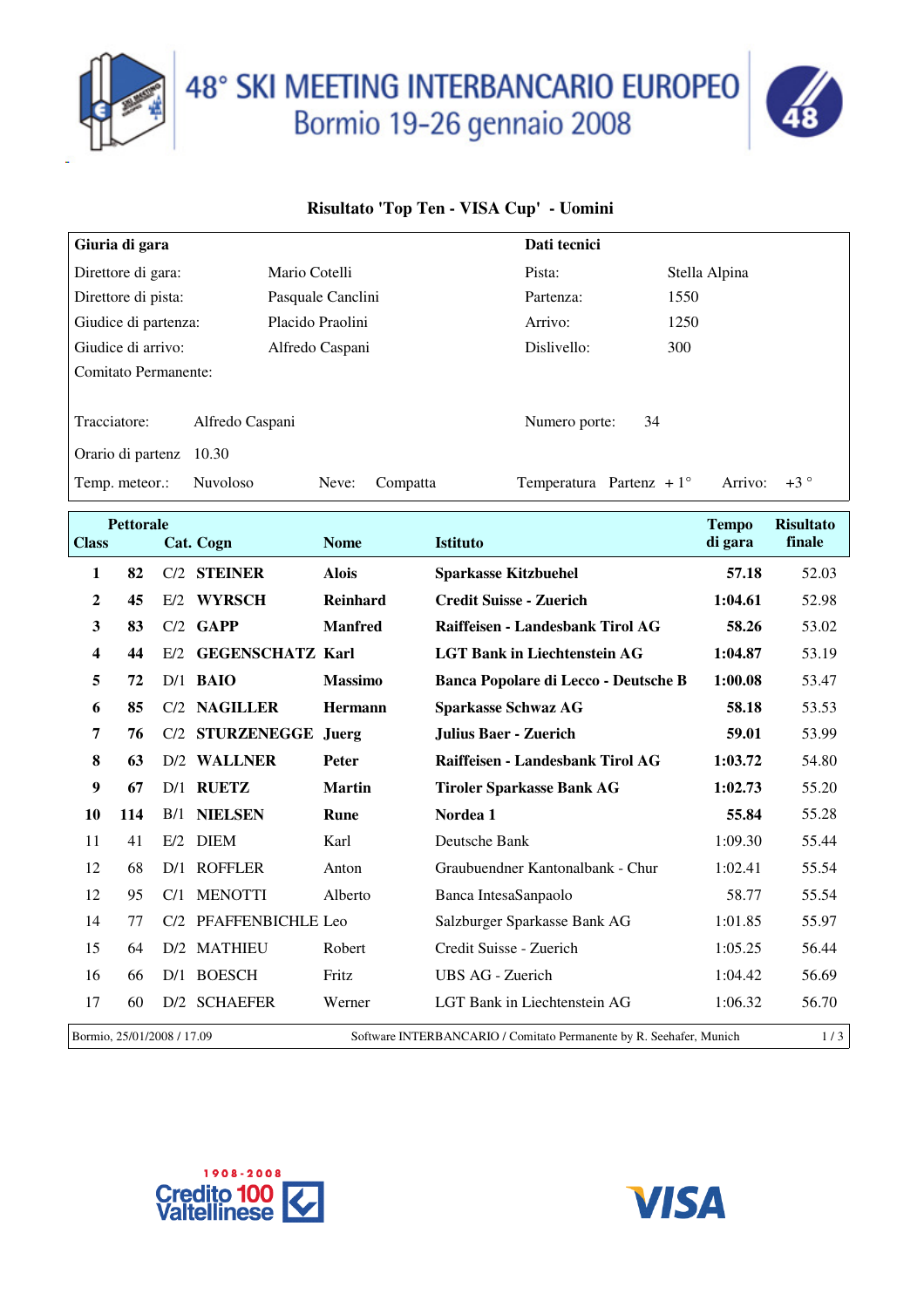## **Risultato - Uomini**

|              | <b>Pettorale</b> |              |                          |             |                                        | <b>Tempo</b> | <b>Risultato</b> |
|--------------|------------------|--------------|--------------------------|-------------|----------------------------------------|--------------|------------------|
| <b>Class</b> |                  |              | <b>Cat. Cogn</b>         | <b>Nome</b> | Istituto                               | di gara      | finale           |
| 18           | 39               |              | E/2 KACER                | Edmund      | aws lerp skiteam                       | 1:10.20      | 56.86            |
| 19           | 94               | C/1          | <b>MARTENSON</b>         | Ulf         | Skandinaviska Enskilda Banken - Goete  | 1:01.42      | 57.12            |
| 20           | 113              | B/1          | <b>SCHMID</b>            | Tobi        | HypoVereinsbank 1 - UniCredit Group -  | 58.60        | 57.14            |
| 21           | 75               |              | D/1 FALKNER              | Erich       | Tiroler Sparkasse Bank AG              | 1:03.97      | 57.25            |
| 22           | 96               | B/2          | <b>SCHAFFENBERG Marc</b> |             | Societe Generale - Zuerich             | 1:00.37      | 57.35            |
| 23           | 88               | C/1          | <b>SMITH</b>             | Tobias      | <b>DnB NOR Bank ASA</b>                | 1:00.93      | 57.58            |
| 24           | 115              | B/1          | <b>PARRAVICINI</b>       | Giorgio     | Banca Popolare di Sondrio              | 58.93        | 57.75            |
| 25           | 97               | B/2          | <b>VILLGRATER</b>        | Helmut      | Suedtiroler Sparkasse AG 1             | 1:00.69      | 57.96            |
| 26           | 57               |              | D/2 OFER                 | Rudolf      | Tiroler Sparkasse Bank AG              | 1:08.29      | 58.05            |
| 27           | 123              | $\mathbf{A}$ | <b>SIVERTSEN</b>         | Jan Aril    | <b>DnB NOR Bank ASA</b>                | 58.17        | 58.17            |
| 28           | 103              |              | <b>B/2 BRAUCHLE</b>      | Christian   | Credit Suisse - Zuerich                | 1:01.04      | 58.29            |
| 29           | 106              | B/1          | <b>CALONDER</b>          | Claudio     | <b>State Street Bank GmbH</b>          | 59.55        | 58.36            |
| 30           | 37               |              | E/2 BOVEY                | Jean-Marie  | Credit Suisse - Zuerich                | 1:11.38      | 58.53            |
| 31           | 111              | B/1          | <b>MOSSINELLI</b>        | Andrea      | Banca Popolare di Sondrio              | 59.42        | 58.83            |
| 32           | 102              |              | B/2 VETSCH               | Martin      | Julius Baer - Zuerich                  | 1:00.82      | 59.00            |
| 33           | 104              |              | B/2 DELVAI               | Christian   | Suedtiroler Sparkasse AG 1             | 1:01.92      | 59.13            |
| 34           | 122              | $\mathbf{A}$ | DE UFFICI                | Iacopo      | Gruppo Banca Monte dei Paschi di Sien  | 59.23        | 59.23            |
| 35           | 51               | E/1          | HIRSCHBURGER Hans        |             | Credit Suisse - Zuerich                | 1:11.10      | 59.37            |
| 36           | 98               | B/2          | MORASCHINELL Mirco       |             | Banca Popolare di Sondrio              | 1:02.74      | 1:00.23          |
| 36           | 121              | A            | <b>FISCHHABER</b>        | Michael     | Sparkasse Bad Toelz-Wolfratshausen     | 1:00.23      | 1:00.23          |
| 38           | 119              | $\mathbf{A}$ | GULBRANDSEN              | Fredrik     | Nordea 1                               | 1:00.32      | 1:00.32          |
| 39           | 31               | G            | <b>CAMPAGNA</b>          | Giorgio     | Banca Carige SpA                       | 1:16.47      | 1:00.41          |
| 40           | 101              |              | B/2 HUTER                | Thomas      | Tiroler Sparkasse Bank AG              | 1:03.80      | 1:00.61          |
| 41           | 107              |              | B/1 HOLZER               | Philipp     | Hypo Tirol Bank AG                     | 1:01.54      | 1:00.92          |
| 42           | 117              | $\mathbf A$  | OCCHI                    | Andrea      | Banca Popolare di Lecco - Deutsche Ban | 1:02.01      | 1:02.01          |
| 43           | 120              | $\mathbf{A}$ | <b>MOOR</b>              | Andreas     | Raiffeisen Schweiz                     | 1:02.35      | 1:02.35          |
| 44           | 33               | $\mathbf G$  | <b>SCHMIDT</b>           | Aegidius    | Tiroler Sparkasse Bank AG              | 1:20.09      | 1:02.87          |
| 45           | 118              | A            | <b>MOLL</b>              | Stefan      | Raiffeisen - Landesbank Tirol AG       | 1:05.01      | 1:05.01          |
| 46           | 116              | $\mathbf{A}$ | <b>MARIETTA ALE</b>      | Alessio     | <b>UBI Banca Gruppo 1</b>              | 1:09.04      | 1:09.04          |

## **Squalificato (1)**

D/2 DESFONDS Alain Credit Agricole Groupe France